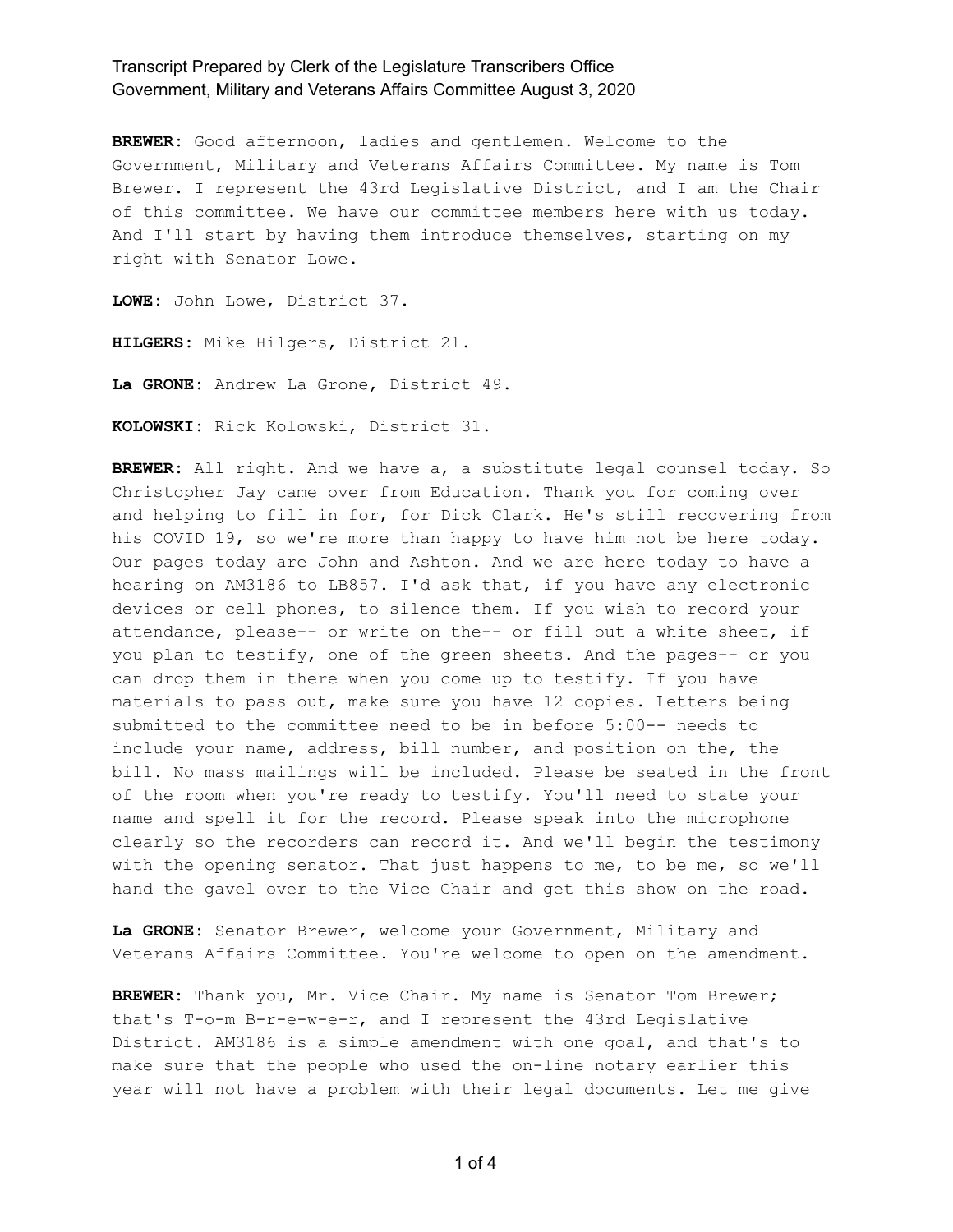you a brief explanation of why we believe this is necessary. Last year, Senator Brett Lindstrom got his LB186 passed into law. It created a new way for documents to be notarized in Nebraska, the on-line notary. This bill allows documents to be notarized with the signer and the notary in different locations. As we amended LB186, it had a delayed effective date of 1, July, 2020. This delay-- delayed effective date was so that the team over at the Secretary of State's office would have time to gear up their training for the new kind of notary. During the pandemic this past spring, we, we, we started thinking pretty hard about ways to avoid getting folks together in groups. A lot of the businesses were limiting in-person services, and that included a lot of financial institutions. The Secretary of State and his team had already put the on-line notary program together ahead of this, ahead of schedule and were ready to go. On March 13, Governor Ricketts issued Executive Order 20-13 that ordered, basically, to speed up the operational date of the on-line notary, the, the authorized Secretary of State, Bob Evnen, to roll-- and authorized Secretary State Bob Evnen to roll out the new on-line notary program three months earlier than planned, on 1 April. A lot of transactions, transactions rely on the notaries' documents. This amendment is about making sure that the folks who will not have their documents questioned just because they used the on-line notary during the three-month period in question. We are talking about mortgages, sworn statements, real estate documents, small business loans, etcetera, a lot of things that you really don't want to see fouled up. I think the Governor's order let a lot of people in Nebraska conduct important business like-- while social distancing-- and followed all of the directive health measures. This amendment protects the people who relied on the Governor's order, I believe. An attorney from the Nebraska Bankers Association will testify after me and can help with any legal details. Thank you. And that concludes my testimony.

**La GRONE:** Thank you, Senator Brewer. Are there any questions from the committee? Seeing none, thanks for opening, We will now move to proponents.

**\_\_\_\_\_\_\_\_\_\_\_\_:** They need to decontaminate [INAUDIBLE].

**La GRONE:** Actually, we'll wait for proponents. OK, now we'll move to proponents. Senator Lindstrom, welcome to the Government, Military and Veterans Affairs Committee.

**LINDSTROM:** Glad to be here. I don't get in here very often, but Senator Brewer invited me to testify on this amendment and just speak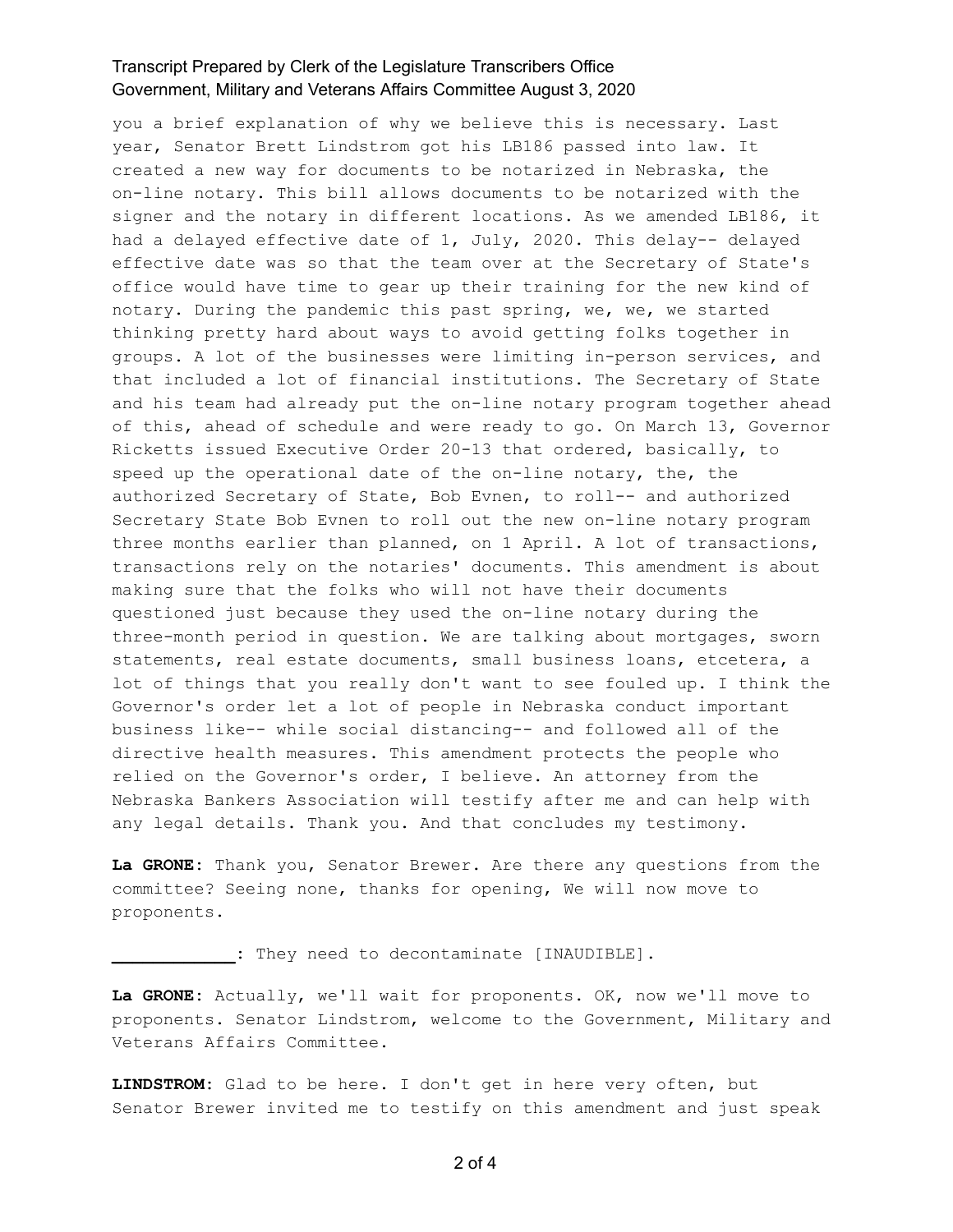to kind of what's gone, transpired in the last couple of months. So I will do that. My name is Brett Lindstrom, B-re-t-t L-i-n-d-s-t-r-o-m, representing District 18 in northwest Omaha. Good afternoon, committee members. In 2019, I introduced the Online Notary Act [SIC], which allows registered notary publics commissioned in the state Nebraska to perform notary duties remotely through an authorized on-line platform. This action can be done on a laptop, a desktop or through a smartphone. The technology enables those in the state that are not physically near a commissioned notary, whether it be for sale of property or for business purposes, to have the accessibility and convenience that an on-line notary allows. LB186 was heard in the Government, Military and Veterans Affairs Committee on January 25, 2019, with no opposition. The bill was advanced to General File and passed on final reading, 45-0-4. The original operative date was scheduled for July1, 2020, as requested by the Secretary of State Bob Evnen, in order to prepare the public for the, the program for the public. However, due to the COVID 19 pandemic, Governor Ricketts proclaimed Executive Order 20-13 on April 1, 2020, to allow for the Online Notary Act [SIC] to be performed after April 2, 2020. The executive order was especially sensible for the continuance of business, real estate, and legal transactions while the state was adapting to life in lockdown. AM3186 to LB857 simply validates any transactions conducted through the on-line notary program between the issuance of the executive order and July 1, 2020. Thank you again to Senator Brewer for allowing this important amendment to be included in the bill. Thank you.

**La GRONE:** Thank you, Senator Lindstrom. Are there any questions from the committee? Seeing none, thanks for coming down.

**LINDSTROM:** Thank you. Thanks for having me.

**La GRONE:** We'll now move to the next proponent. Mr. Hallstrom, welcome to your Government, Military and Veterans Affairs Committee.

**ROBERT J. HALLSTROM:** Vice Chairman La Grone and members of the committee, thank you. My name is Robert J. Hallstrom, R-o-b-e-r-t H-a-l-l-s-t-r-o-m. I appear before you today as a registered lobbyist for the Nebraska Bankers Association, to testify in support of AM3186 to LB857. Senator Brewer and Senator Lindstrom have done a nice job of laying out the landscape as to why this amendment is important at this time. Just for the Cliff's Notes version, traditionally notary publics required physical presence of individuals who were required to sign individual legal documents, to be in their physical presence. LB186,

3 of 4